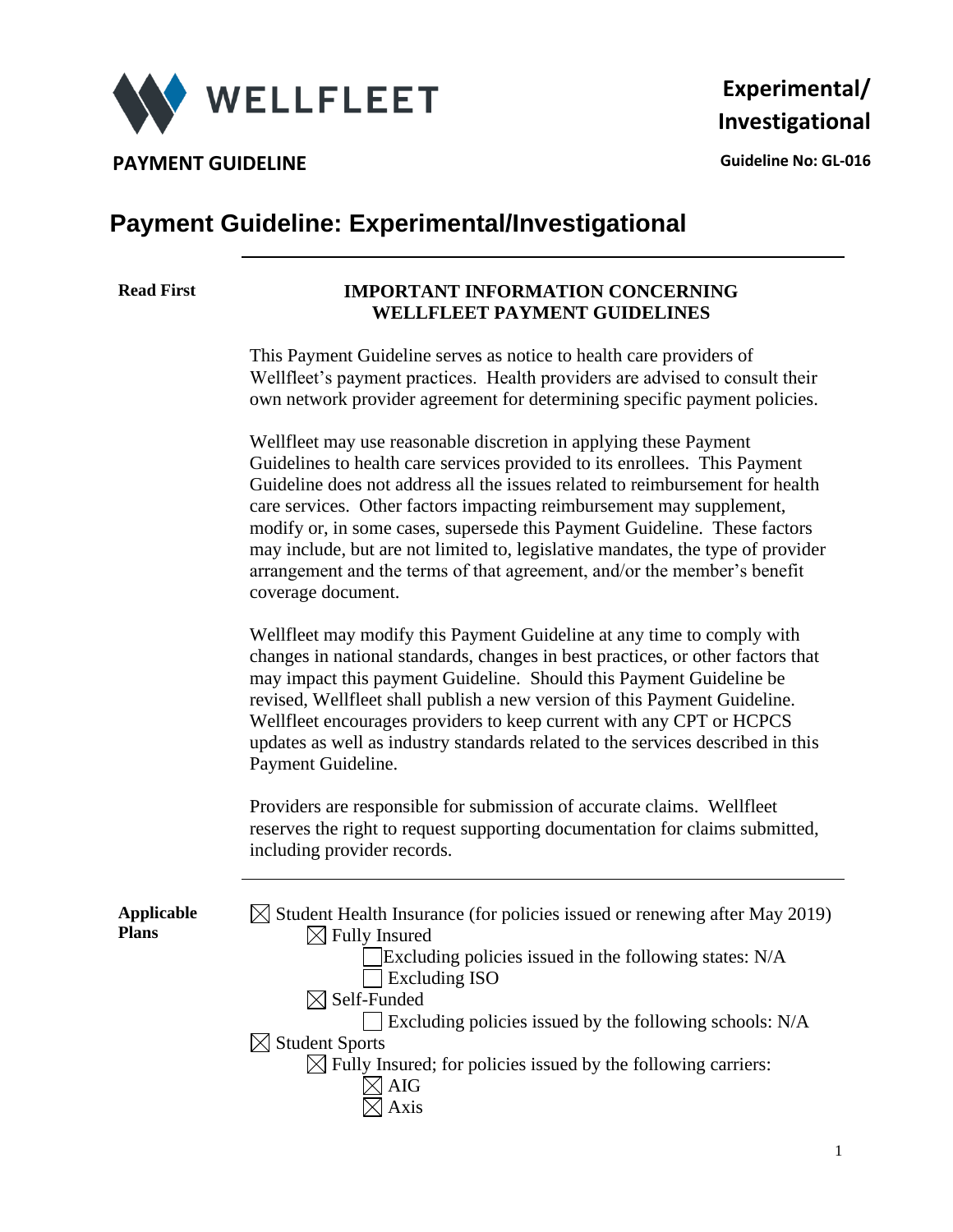

**PAYMENT GUIDELINE CONSUMING A CONSUMING A CONSUMING A CONSUMING A CONSUMING A CONSUMING A CONSUMING A CONSUMING A CONSUMING A CONSUMING A CONSUMING A CONSUMING A CONSUMING A CONSUMING A CONSUMING A CONSUMING A CONSUMING** 

|             | $\boxtimes$ Commercial Casualty Insurance Company/Wellfleet<br>Insurance<br>$\boxtimes$ Self-Funded<br>$\Box$ Excluding policies issued by the following schools: N/A<br>$\boxtimes$ Fully Insured Student Accident; for policies issued by the following<br>carriers:<br><b>AIG</b><br>Axis<br>Commercial Casualty Insurance Company/Wellfleet Insurance<br>$\boxtimes$ Self-Funded Employer Insurance<br>Excluding policies issued by the following employers: N/A                                                 |  |  |  |  |
|-------------|----------------------------------------------------------------------------------------------------------------------------------------------------------------------------------------------------------------------------------------------------------------------------------------------------------------------------------------------------------------------------------------------------------------------------------------------------------------------------------------------------------------------|--|--|--|--|
| Purpose     | Experimental/Investigational (E/I) procedures and testing has been identified<br>as an area of possible high financial abuse by providers. As such, Wellfleet is<br>required to review claims containing codes identified as E/I procedures or<br>testing.<br>The purpose of this document is to:<br>1. Provide Wellfleet's definition of E/I<br>2. Delineate which services fall under E/I<br>3. Describe Wellfleet's Payment Policy for claims determined by Wellfleet<br>to fall under within the category of E/I |  |  |  |  |
| Scope       | All codes on Wellfleet E/I Code List<br>See Attachment B<br>All services/supplies generally accepted/identified as E/I but utilizing<br>Unlisted, NOC, NOS, miscellaneous, or other undefined codes<br>because they are either<br>New and haven't yet been assigned a CPT or HCPCS code<br>$\bullet$<br>Circumventing E/I detection by using an undefined code<br>$\bullet$<br>See Attachment A                                                                                                                      |  |  |  |  |
| Definitions | $E_{\text{unouimant}}(l_{\text{inv}})$ (Lavestigational ( $E_{\text{u}}(l)$ ) a sequence on symplect has not been                                                                                                                                                                                                                                                                                                                                                                                                    |  |  |  |  |

**Definitions** • Experimental/Investigational (E/I): a service or supply that has not been demonstrated in scientifically valid clinical trials and research studies to be safe and effective for a particular indication AND/OR the service or supply is not within the range of accepted, appropriate medical practice under the standards of the case and by the standards of a reasonably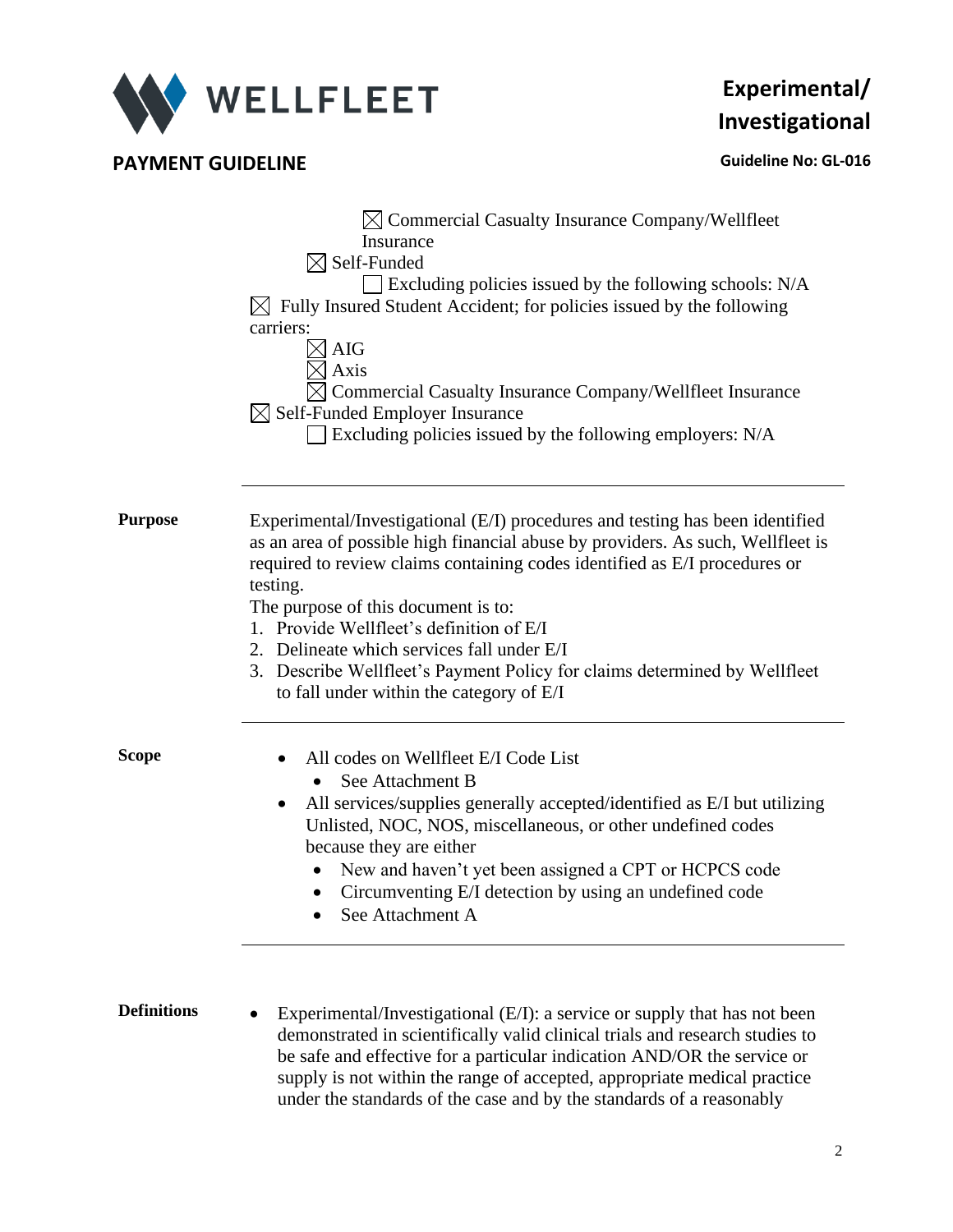

**PAYMENT GUIDELINE CONSUMING A CONSUMING A CONSUMING A CONSUMING A CONSUMING A CONSUMING A CONSUMING A CONSUMING A CONSUMING A CONSUMING A CONSUMING A CONSUMING A CONSUMING A CONSUMING A CONSUMING A CONSUMING A CONSUMING** 

substantial, qualified, responsible, relevant segment of the medical community or government oversight agencies.

• Unlisted, NOC, NOS, miscellaneous, or other undefined codes: Current Procedural Terminology (CPT) codes administered by the AMA and Healthcare Common Procedural Coding System Level II (HCPCS) codes administered by CMS used for non-specific items. These are 5-digit alpha/numeric codes, generally ending in "89" or "99" though some endings may vary.

**Guidelines** 1. Wellfleet limits coverage to services/supplies which are proven safe, efficacious and comparable or superior to conventional services/supplies. Any service/supply that:

- A. Hasn't been proven safe, efficacious, and/or comparable or superior to conventional services/supplies,
- B. Is not within the range of accepted, appropriate medical practice under the standards of the case and by the standards of a reasonably substantial, qualified, responsible, relevant segment of the medical community or government oversight agencies

is considered Experimental/Investigational/Experimental(E/I) and is not a covered benefit.

- 2. All items on Attachment B: Wellfleet E/I Code List are considered E/I
- 3. Certain service/supplies generally recognized as E/I may not be on Wellfleet's S/I code list either because they are new and haven't yet been assigned a CPT/HCPCS code or the provider has chosen to use an Unlisted/Miscellaneous/etc. code.
	- A. If medical records are sent in as part of an appeal of a denial for inclusion on Wellfleet Unlisted Code List Attachment A: should be reviewed by a clinical resource (either by Wellfleet or a vendor network as per Wellfleet protocol at the time of the appeal) for possible E/I.

- **Attachments** 1. Attachment A: Wellfleet Unlisted Code List: <https://wellfleetstudent.com/providers/>
	- 2. Attachment B: Wellfleet E/I Code List: <https://wellfleetstudent.com/providers/>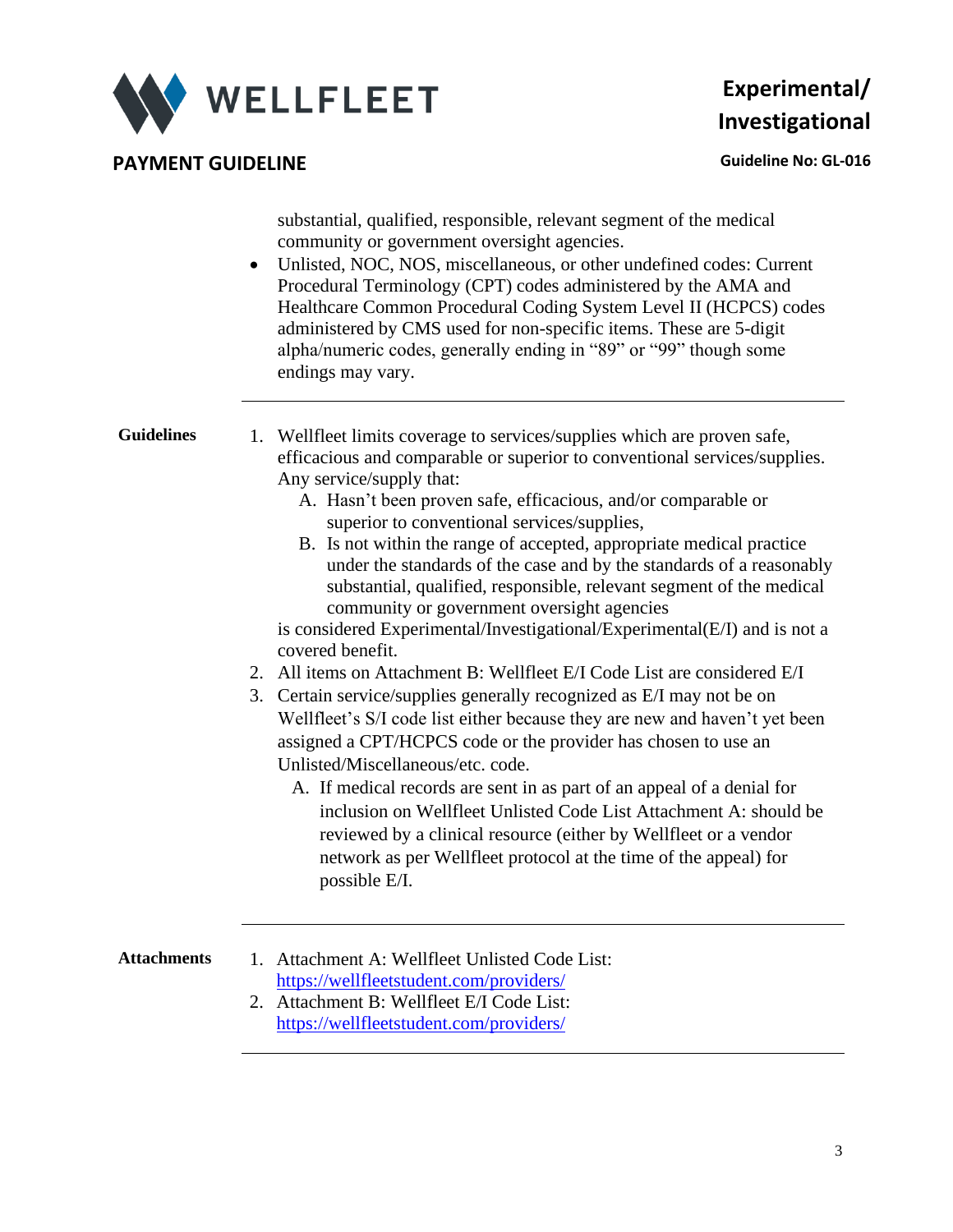

#### **PAYMENT GUIDELINE CONSUMING A REPORT OF A REPORT OF A REPORT OF A REPORT OF A REPORT OF A REPORT OF A REPORT OF A REPORT OF A REPORT OF A REPORT OF A REPORT OF A REPORT OF A REPORT OF A REPORT OF A REPORT OF A REPORT OF**

**Change** 

| <b>Change</b><br><b>History</b> | <b>Version</b>     | <b>Effective</b><br><b>Date</b> | <b>Next Review Date</b> |
|---------------------------------|--------------------|---------------------------------|-------------------------|
|                                 |                    | 1/1/2019                        | 1/1/2020                |
|                                 | $1.0$ (no changes) | 1/1/2019                        | 9/1/2020                |
|                                 | 2.0                | 9/1/2020                        | 9/1/2021                |
|                                 | 3.0                | 10/1/2021                       | 10/1/2022               |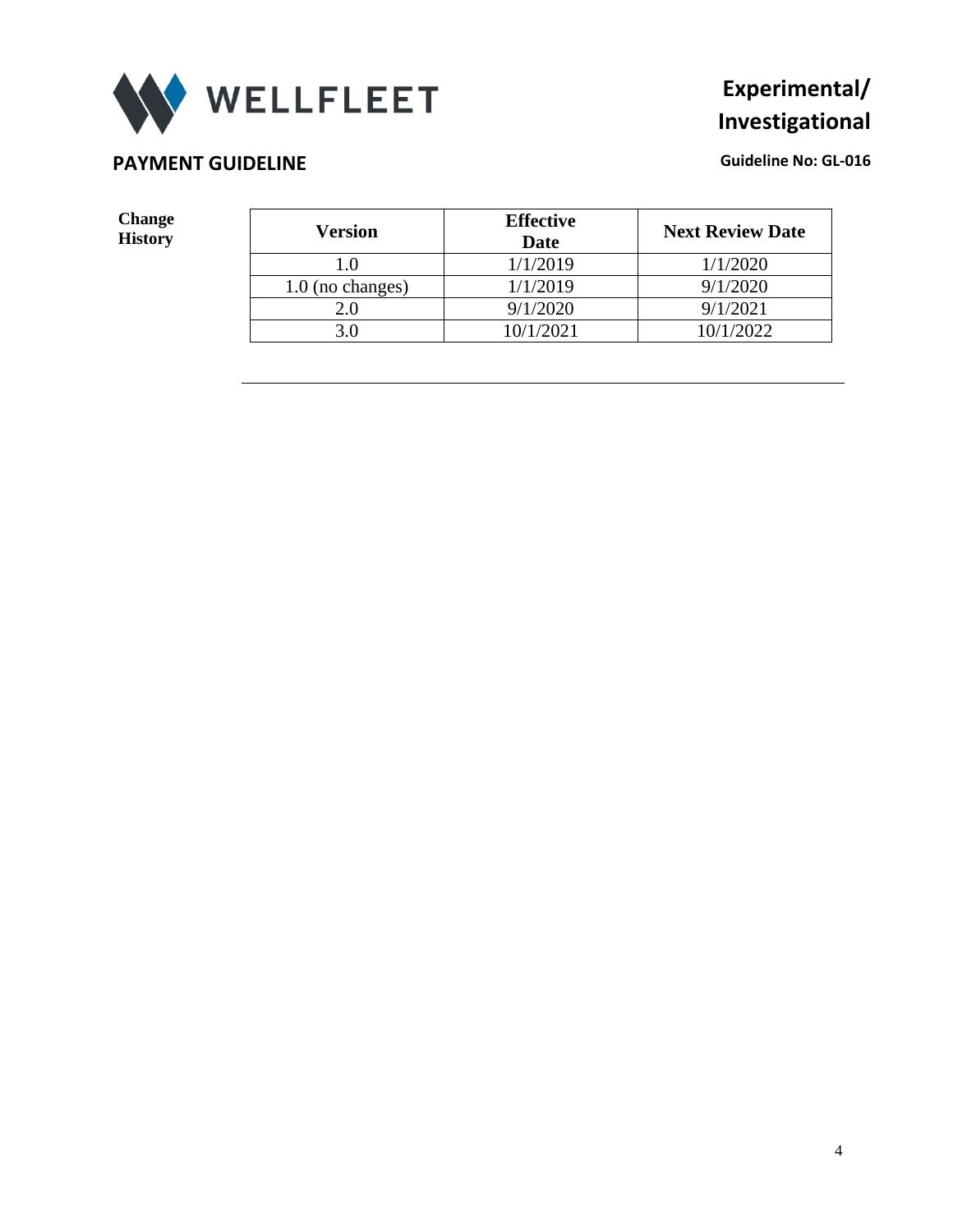

**PAYMENT GUIDELINE CONSUMING A CONSUMING A CONSUMING A CONSUMING A CONSUMING A CONSUMING A CONSUMING A CONSUMING A CONSUMING A CONSUMING A CONSUMING A CONSUMING A CONSUMING A CONSUMING A CONSUMING A CONSUMING A CONSUMING** 

#### **(INTERNAL USE ONLY)**

**Related Documents:** • Wellfleet Administrative Procedure: \\ATHENA\Shared Document Library\$\Claims Processing\Training\Claims & CSR Training Manual\18.0 Guidelines\Guidelines\ Experimental-Investigational

| <b>Authorization</b> |                   | <b>NAME</b>              | <b>TITLE</b>                    | <b>SIGNATURE</b> | <b>DATE</b> |
|----------------------|-------------------|--------------------------|---------------------------------|------------------|-------------|
| Log                  | Prepared<br>by:   | Barrie Baker,<br>MD, MBA | <b>Chief Medical</b><br>Officer | Baritemy         | 7/15/19     |
|                      | Authorized        | Barrie Baker,            | <b>Chief Medical</b>            |                  | 9/13/19     |
|                      | by:               | MD, MBA                  | Officer                         | $2$ m            |             |
|                      | Authorized        | <b>Brad Newell</b>       | Chief                           | [Signature]      | Date]       |
|                      | by:               |                          | Financial                       |                  |             |
|                      |                   |                          | Officer                         |                  |             |
|                      | Authorized<br>by: |                          |                                 |                  |             |

**Original Effective Date** 1/1/2019

| <b>Review Log</b> | <b>VERSION</b> | <b>DATE</b>     | <b>REVIEWER</b>      | <b>SIGNATURE</b> | <b>NEXT</b>   |  |
|-------------------|----------------|-----------------|----------------------|------------------|---------------|--|
|                   |                | <b>REVIEWED</b> | <b>NAME/TITLE</b>    |                  | <b>REVIEW</b> |  |
|                   |                |                 |                      |                  | <b>DATE</b>   |  |
|                   |                |                 |                      |                  |               |  |
|                   |                |                 |                      |                  |               |  |
|                   | 1.0            | 12/18/2019      | Jennifer             |                  | 9/1/2020      |  |
|                   |                |                 | Stevens/             |                  |               |  |
|                   |                |                 | Director of          |                  |               |  |
|                   |                |                 | Pharmacy             |                  |               |  |
|                   | 2.0            | 6/9/2020        | Barrie Baker,        |                  | 9/1/2021      |  |
|                   |                |                 | MD, MBA              |                  |               |  |
|                   |                |                 | <b>Chief Medical</b> |                  |               |  |
|                   |                |                 | Officer              |                  |               |  |